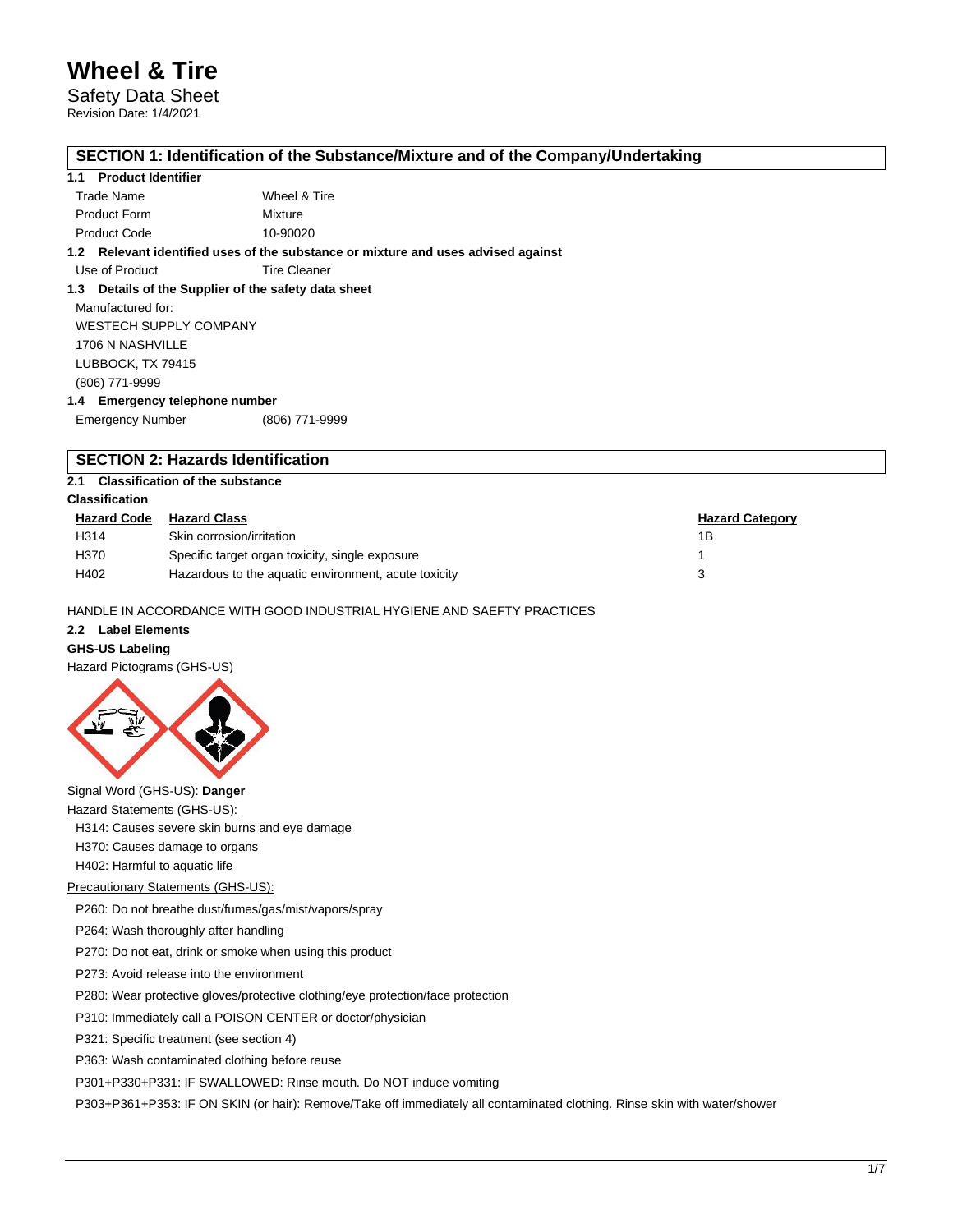# Safety Data Sheet

P304+P340: IF INHALED: Remove victim to fresh air and keep at rest in a position comfortable for breathing

P305+P351+P338: IF IN EYES: Rinse cautiously with water for several minutes. Remove contact lenses if present and easy to do – continue rinsing

P307+P311: IF exposed: Call a POISON CENTER or doctor/physician

P405: Store locked up

P501: Dispose of contents/container in accordance with local, state and federal authorities.

## **2.3 Other Hazards**

No additional information available

### **2.4 Unknown acute toxicity (GHS-US)**

No Data Available

## **SECTION 3: Composition/Information on Ingredients**

## **3.1 Substance**

### Not applicable

### **3.2 Mixture**

| <b>Ingredient Name</b>                                | CAS#        | <b>Composition</b> |
|-------------------------------------------------------|-------------|--------------------|
| Water                                                 | 7732-18-5   | 50-75%             |
| 2-butoxyethanol                                       | 111-76-2    | 5-10%              |
| Sodium Hydroxide                                      | 1310-73-2   | 5-10%              |
| Sodium dodecylbenzenesulfonate                        | 25155-30-0  | $1 - 5%$           |
| <b>Proprietary Surfactant</b>                         | Proprietary | $1 - 5%$           |
| Sodium xylene sulphonate                              | 1300-72-7   | $1 - 5%$           |
| Alcohols, C10-16, ethoxylated, sulfates, sodium salts | 68585-34-2  | $1 - 5%$           |

## **SECTION 4: First Aid Measures**

| Description of first aid measures<br>4.1                           |                                                                                                                                                                                                                                                                                           |
|--------------------------------------------------------------------|-------------------------------------------------------------------------------------------------------------------------------------------------------------------------------------------------------------------------------------------------------------------------------------------|
| First-Aid measures general                                         | Never give anything by mouth to an unconscious person. If you feel unwell, seek medical<br>advice (show the label where possible).                                                                                                                                                        |
| First-Aid after inhalation                                         | IF INHALED. Remove victim to fresh air and keep at rest in a position comfortable for breathing.<br>Use artificial respiration and oxygen if needed. If irritation persists, seek medical attention.                                                                                      |
| First-Aid after skin contact                                       | IF ON SKIN. IF ON SKIN (or hair). Remove/Take off immediately all contaminated clothing.<br>Rinse skin with water/shower. Immediately call a POISON CENTER or doctor/physician.<br>Immediately rinse with plenty of water (for at least 15 minutes).                                      |
| First-Aid after eye contact                                        | IF IN EYES. Rinse cautiously with water for several minutes. Remove contact lenses if present<br>and easy to do – continue rinsing. Rinse immediately and thoroughly, pulling the eyelids well<br>away from the eye (15 minutes minimum). If irritation persists, seek medical attention. |
| First-Aid after ingestion                                          | IF SWALLOWED. Rinse mouth. Do NOT induce vomiting. Dilute stomach contents by drinking<br>water. If vomiting occurs spontaneously, keep head below hips to prevent breathing vomit into<br>lungs. Call physician immediately.                                                             |
| Most important symptoms and effects, both acute and delayed<br>4.2 |                                                                                                                                                                                                                                                                                           |
| Symptoms/injuries                                                  | Causes severe skin burns and eye damage. Causes damage to organs.                                                                                                                                                                                                                         |
| Symptoms/injuries after inhalation                                 | May cause headache, nausea and irritation of respiratory tract.                                                                                                                                                                                                                           |
| Symptoms/injuries after skin contact                               | Causes severe skin burns and eye damage.                                                                                                                                                                                                                                                  |
| Symptoms/injuries after eye contact                                | Causes severe skin burns and eye damage.                                                                                                                                                                                                                                                  |
| Symptoms/injuries after ingestion                                  | May cause gastrointestinal irritation, nausea, vomiting, and diarrhea if swallowed.                                                                                                                                                                                                       |
| Chronic symptoms                                                   | No data available.                                                                                                                                                                                                                                                                        |
|                                                                    |                                                                                                                                                                                                                                                                                           |

## **4.3 Indication of immediate medical attention and special treatment needed**

No additional information available

## **SECTION 5: Firefighting Measures**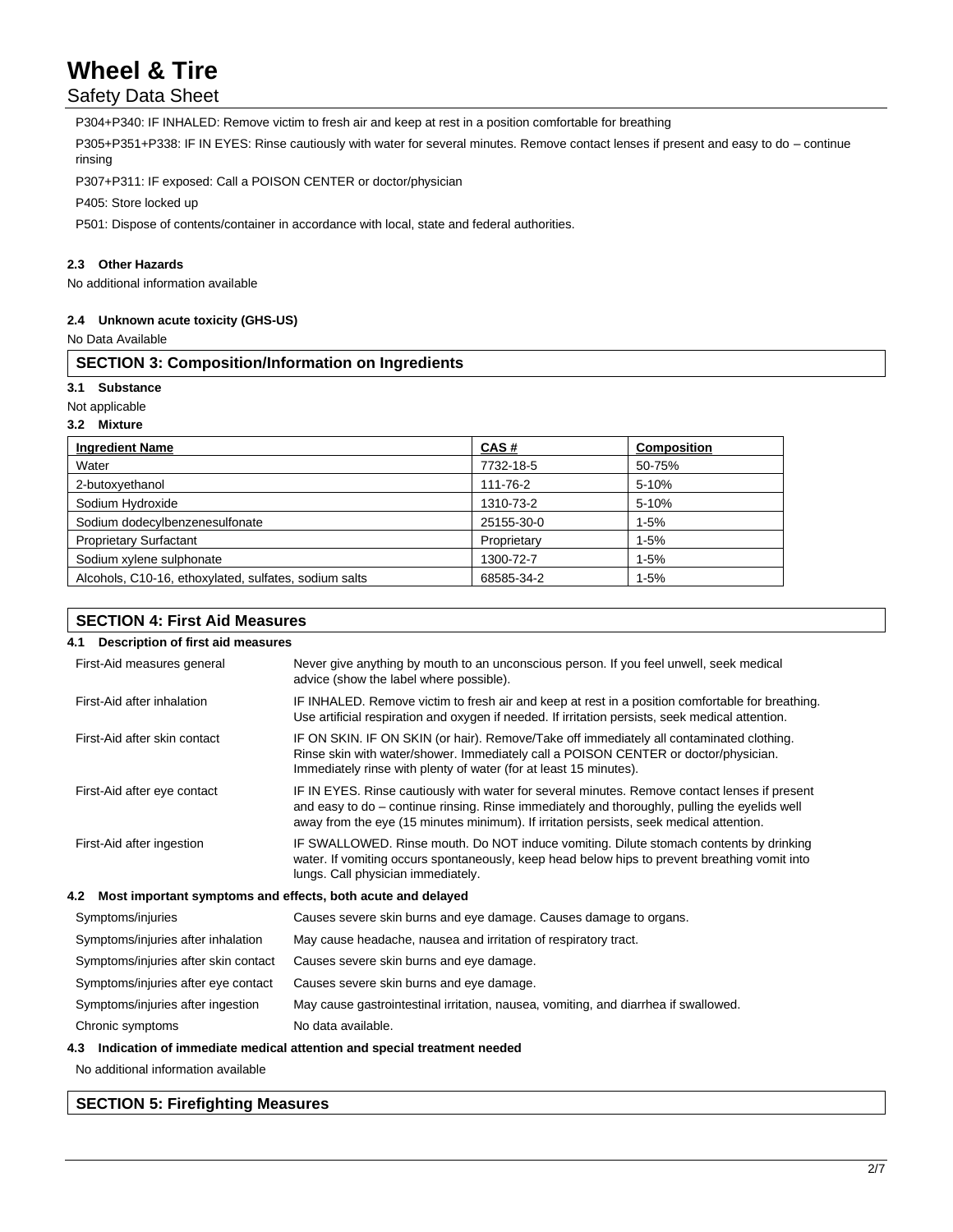|     | <b>Safety Data Sheet</b>                                  |                                                                                                                                                                                                    |
|-----|-----------------------------------------------------------|----------------------------------------------------------------------------------------------------------------------------------------------------------------------------------------------------|
| 5.1 | <b>Extinguishing media</b>                                |                                                                                                                                                                                                    |
|     | Suitable Extinguishing Media                              | Alcohol resistant foam. Carbon dioxide. Dry powder. Water spray.                                                                                                                                   |
|     | 5.2 Special hazards arising from the substance or mixture |                                                                                                                                                                                                    |
|     | Fire Hazard                                               | The product is not flammable.                                                                                                                                                                      |
|     | <b>Explosion Hazard</b>                                   | The product is not explosive.                                                                                                                                                                      |
|     | Reactivity                                                | Concentrated solution contact with soft metals (e.g. aluminum) will produce hydrogen gas.                                                                                                          |
|     | 5.3 Special hazards arising from the substance or mixture |                                                                                                                                                                                                    |
|     | Firefighting instructions                                 | Do not dispose of fire-fighting water in the environment. Exercise caution when fighting any<br>chemical fire. Use water spray or fog for cooling exposed containers.                              |
|     | Protection during firefighting                            | Do not enter fire area without proper protective equipment, including respiratory protection.                                                                                                      |
|     | <b>SECTION 6: Accidental Release Measures</b>             |                                                                                                                                                                                                    |
|     |                                                           | 6.1 Personal precautions, protective equipment and emergency procedures                                                                                                                            |
|     | General measures                                          | Ventilate area. Avoid breathing vapors, mist or gas. Spill should be handled by trained clean-up<br>crews. For personal protection see Section 8.                                                  |
|     | 6.1.1 For non-emergency personnel                         |                                                                                                                                                                                                    |
|     | Protective equipment                                      | Wear Protective equipment as described in Section 8.                                                                                                                                               |
|     | Emergency procedures                                      | Contain the spill. Do not let product enter drains. Remove unnecessary personnel.                                                                                                                  |
|     | 6.1.2 For emergency responders                            |                                                                                                                                                                                                    |
|     | Protective equipment                                      | Wear Protective equipment as described in Section 8.                                                                                                                                               |
|     | 6.2 Environmental precautions                             |                                                                                                                                                                                                    |
|     |                                                           | Prevent entry to sewers and public waters. Notify authorities if liquid enters sewers or publics waters.                                                                                           |
| 6.3 | Methods and material for containment and cleaning up      |                                                                                                                                                                                                    |
|     | For containment                                           | Prevent entry to sewers and public waters. Contain any spills with dikes or absorbents to<br>prevent migration and entry into sewers or streams.                                                   |
|     | Methods for cleaning up                                   | Soak up spills with inert solids, such as clay or diatomaceous earth as soon as possible. Place<br>in a suitable container for disposal in accordance with the waste regulations (see Section 13). |
| 6.4 | reference to other sections                               |                                                                                                                                                                                                    |
|     | No additional information available.                      |                                                                                                                                                                                                    |

| <b>SECTION 7: Handling and Storage</b>                              |                                                                                                                                                                                                                                                                                                                                                                                                            |  |
|---------------------------------------------------------------------|------------------------------------------------------------------------------------------------------------------------------------------------------------------------------------------------------------------------------------------------------------------------------------------------------------------------------------------------------------------------------------------------------------|--|
| Precautions for safe handling<br>7.1                                |                                                                                                                                                                                                                                                                                                                                                                                                            |  |
| Precautions for safe handling                                       | Do not handle until all safety precautions have been read and understood. Wear proper safety<br>equipment including chemically resistant gloves and safety glasses or goggles. Use with<br>adequate ventilation. Wash thoroughly after handling. Do not get in eyes or on skin. Do not<br>breathe mist or vapor. Do not swallow. Store between 50 F & 100 F. Keep separate from<br>incompatible materials. |  |
| Conditions for safe storage, including and incompatibilities<br>7.2 |                                                                                                                                                                                                                                                                                                                                                                                                            |  |
| Storage conditions                                                  | Store locked up. Store in approved containers only. Keep container in a cool, well ventilated<br>place away from heat sources and incompatible materials (See Section 10.5). Keep container<br>tightly closed.                                                                                                                                                                                             |  |
| Specific end uses<br>7.3                                            |                                                                                                                                                                                                                                                                                                                                                                                                            |  |
| No additional information                                           |                                                                                                                                                                                                                                                                                                                                                                                                            |  |

# **SECTION 8: Exposure Controls/Personal Protection**

## **8.1 control parameters**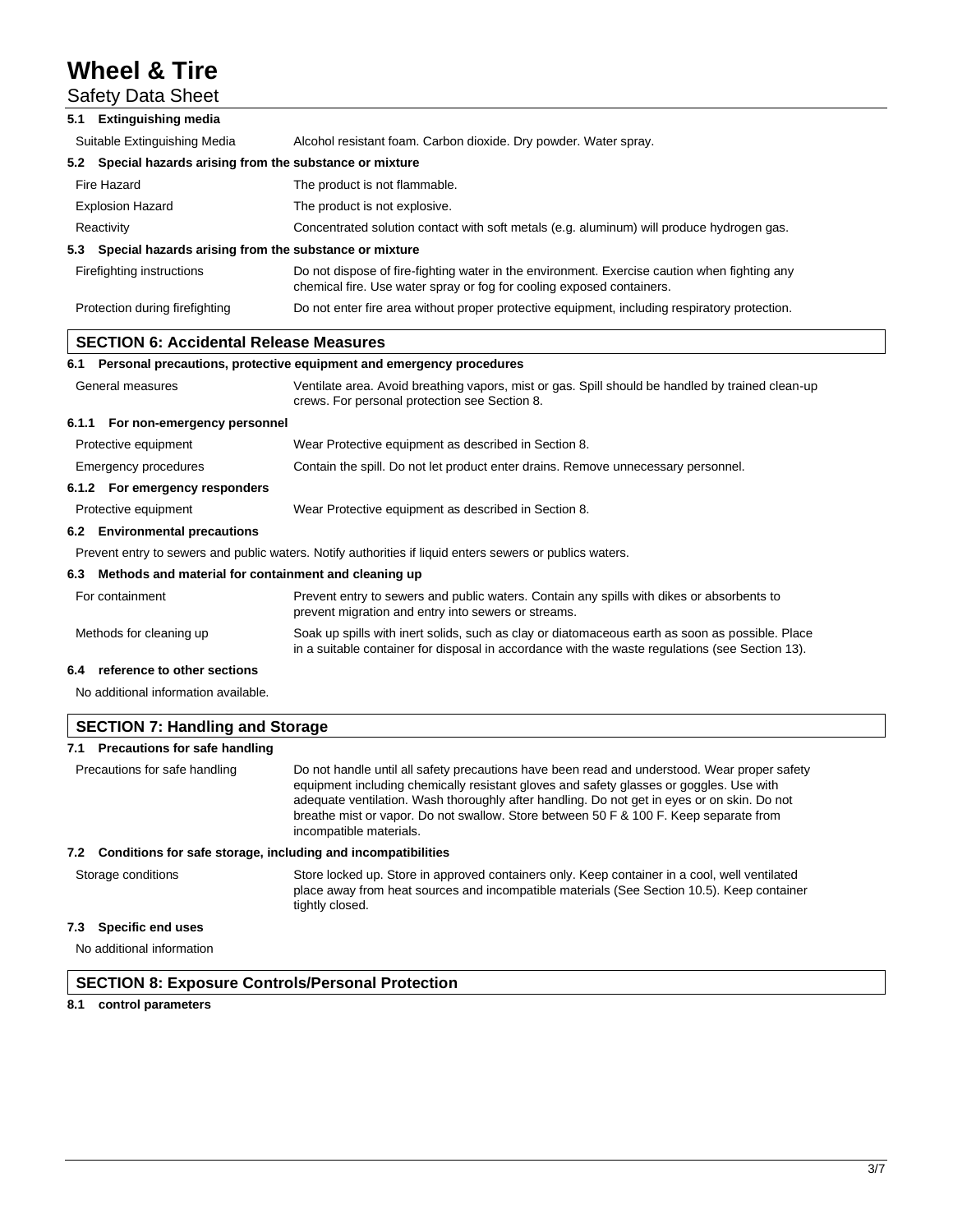# Safety Data Sheet

No OSHA and ACGIH PEL's or TLV's for the listed ingredients of this product unless listed stated below:

| 2-Butoxyethanol, CAS # 111-76-2 |                 |                    |              |
|---------------------------------|-----------------|--------------------|--------------|
| OSHA PEL (TWA)                  | OSHA PEL (STEL) | OSHA PEL (Ceiling) | ACGIH-TLV    |
| 50 ppm                          | Not Established | Not Established    | 20 ppm (TWA) |

| Sodium hydroxide, CAS # 1310-73-2 |                 |                    |                   |
|-----------------------------------|-----------------|--------------------|-------------------|
| OSHA PEL (TWA)                    | OSHA PEL (STEL) | OSHA PEL (Ceiling) | ACGIH-TLV         |
| $2 \text{ mg/m}$                  | Not Established | Not Established    | 2 mg/m3 (Ceiling) |

### **8.2 Exposure Controls**

| Personal protective equipment | Protective safety glasses or goggles. Chemically resistant gloves. Protective clothing. Possibly<br>a face shield and or respiratory protection of the dependent type.              |
|-------------------------------|-------------------------------------------------------------------------------------------------------------------------------------------------------------------------------------|
| Hand protection               | Chemical resistant gloves.                                                                                                                                                          |
| Eye protection                | Use chemical resistant safety glasses or goggles. A face shield should be worn when the<br>possibility exists for eye or face contact due to spraying liquid or airborne particles. |
| Skin and body protection      | Wear long sleeves. Wear suitable protective clothing. Possibly a face shield.                                                                                                       |
| Respiratory protection        | Where excessive vapor, mist, or dust may result, use approved respiratory protection<br>equipment.                                                                                  |

## **SECTION 9: Physical and Chemical Properties**

## **9.1 Information on basic physical and chemical properties**

| Appearance                       | <b>Tinted Liquid</b> |
|----------------------------------|----------------------|
| Color                            | Yellow               |
| Odor                             | None                 |
| Odor threshold                   | No data available    |
| pН                               | 13.5                 |
| Relative Evaporation rate (butyl | No data Available    |
| Melting point                    | No data Available    |
| Freezing point                   | No data Available    |
| Boiling point                    | No data Available    |
| Flash point                      | No Data Available    |
| Self ignition point              | No data Available    |
| Decomposition temperature        | No data Available    |
| Flammability (solid, gas)        | No data Available    |
| Vapor pressure                   | No data Available    |
| Relative vapor density at 20° C  | No data Available    |
| <b>Relative Density</b>          | 1.075 g/ml           |
| Solubility                       | Water soluble        |
| Log Pow                          | No data Available    |
| Log Kow                          | No data Available    |
| Viscosity: Kinematic             | No data Available    |
| Viscosity: dynamic               | No data Available    |
| <b>Explosive properties</b>      | No data Available    |
| Oxidizing properties             | No data Available    |
| <b>Explosive Limits</b>          | No data Available    |

## **9.2 Exposure Controls**

No additional information available

**SECTION 10: Stability and reactivity**

## **10.1 Reactivity**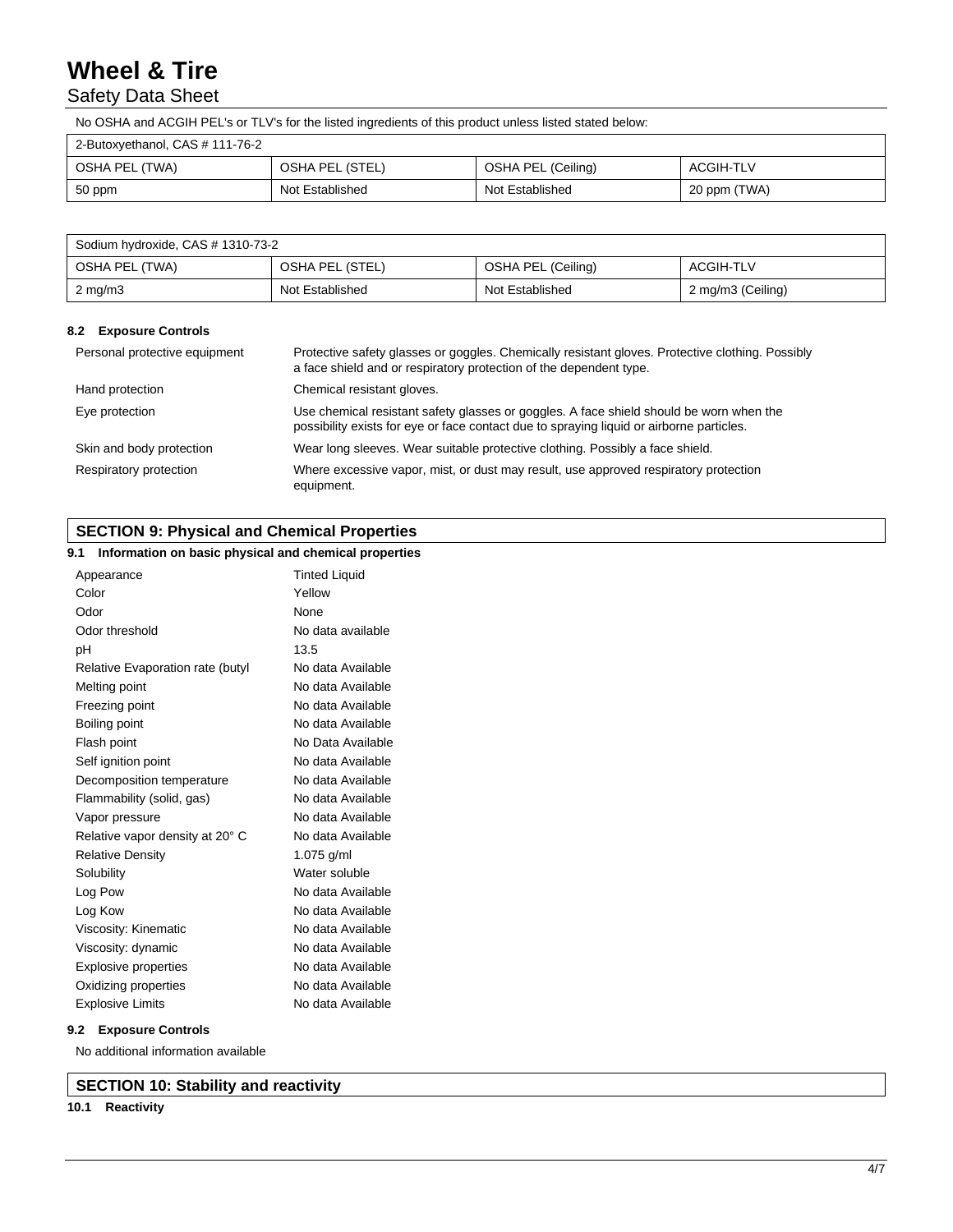# Safety Data Sheet

Contact with reactive metals (e.g. aluminum) may result in the generation of hydrogen gas.

#### **10.2 Chemical Stability**

Stable under recommended handling and storage conditions (see section 7).

### **10.3 Possibility of hazardous reactions**

Corrosive in contact with metals. Contact with metallic substances may release flammable hydrogen gas. Contact with strong acids can create excess heat and cause spattering.

#### **10.4 Conditions to avoid**

None known

#### **10.5 Incompatible Materials**

Avoid contact with: bases, amines, ammonia, reducers, oxidizers, strong acids, acid chlorides, strong oxidizers, halogenated materials, and prolonged contact with alkali sensitive metals or alloys

#### **10.6 Hazardous decomposition products**

Thermal decomposition can result in: hydrocarbons, carbon oxides, sulfur oxides, and sodium oxides

| <b>SECTION 11: Toxicological information</b>           |                                                                                         |  |  |
|--------------------------------------------------------|-----------------------------------------------------------------------------------------|--|--|
| Information on toxicological effects<br>11.1           |                                                                                         |  |  |
| Oral LD50: > 2000 mg/kg (rat) Calculated               |                                                                                         |  |  |
| Dermal LD50: > 2000 mg/kg (rabbit) Calculated          |                                                                                         |  |  |
| Inhalation LD50: > 5 mg/l (Dust/mist (Rat)) Calculated |                                                                                         |  |  |
| Skin Corrosion/irritation                              | Causes severe skin burns and eye damage                                                 |  |  |
| Serious eye damage/irritation                          | Causes severe skin burns and eye damage                                                 |  |  |
| Respiratory or skin sensitization                      | Not Classified                                                                          |  |  |
| Germ cell mutagenicity                                 | Not Classified                                                                          |  |  |
| Carcinogenicity                                        | Not Classified                                                                          |  |  |
| Reproductive toxicity                                  | Not Classified                                                                          |  |  |
| Specific organ toxicity single exposure                | Single exposure can result in damage to: respiratory system, eyes, and mucous membranes |  |  |
| Specific organ toxicity repeated exposure              | Not Classified                                                                          |  |  |
| Aspiration hazard                                      | Not Classified                                                                          |  |  |
| Symptoms/injuries after inhalation                     | See Section 4                                                                           |  |  |
| Symptoms/injuries after skin contact                   | See Section 4                                                                           |  |  |
| Symptoms/injuries after eye contact                    | See Section 4                                                                           |  |  |
| Symptoms/injuries after ingestion                      | See Section 4                                                                           |  |  |
| Chronic symptoms                                       | Not Classified                                                                          |  |  |

## **SECTION 12: Ecological information**

- **12.1 Toxicity**
- No Data
- **12.2 Persistence and degradability**
- No Data
- **12.3 Bioaccumlative potential**

No Data

**12.4 Mobility in soil**

No Data

**12.5 Other adverse effect**

No Data

**SECTION 13: Disposal Considerations**

## **13.1 Waste Treatment methods**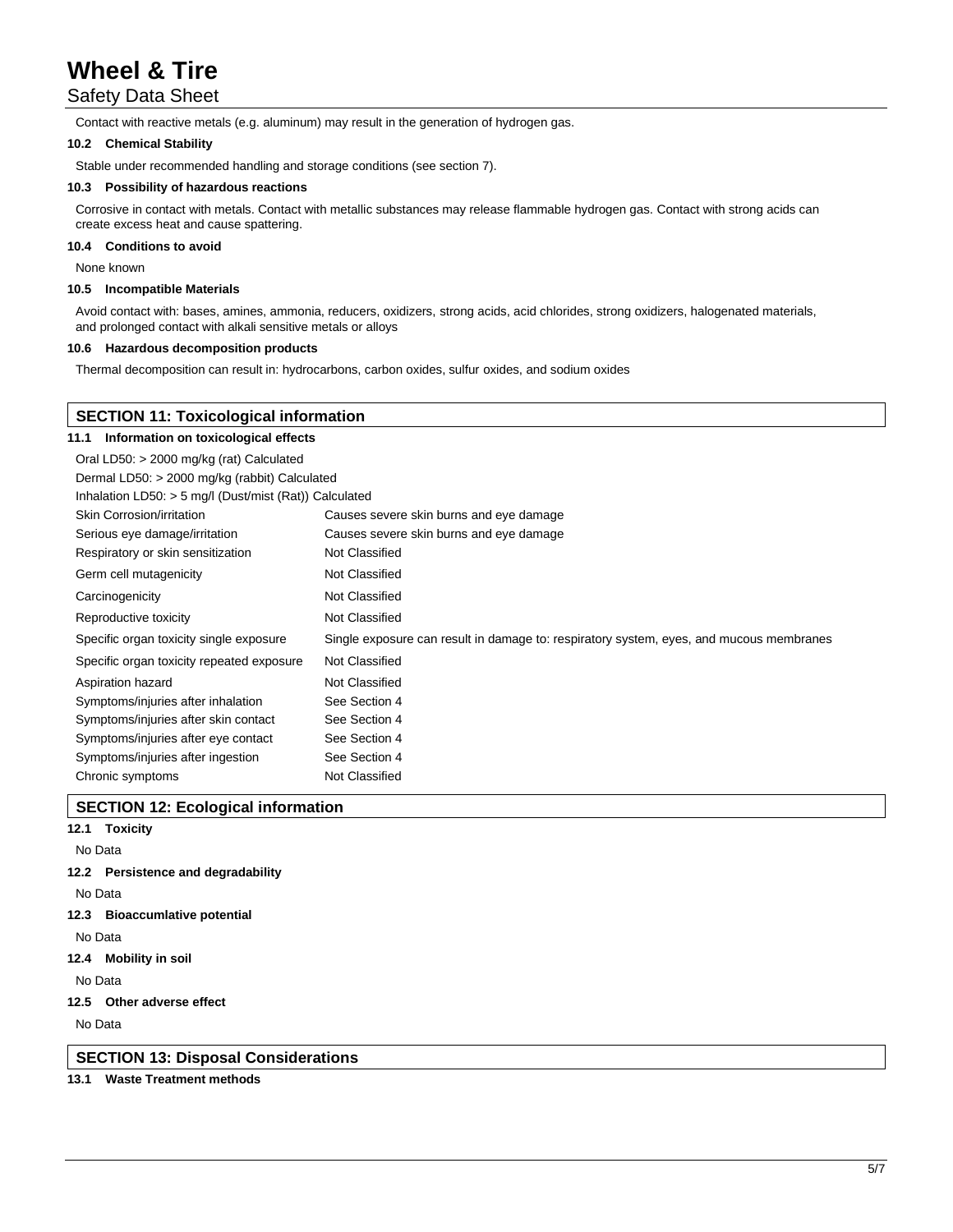Safety Data Sheet

| Waste treatment methods        | Do not discharge to public wastewater systems without permit of pollution control authorities.<br>No discharge to surface waters is allowed without NPDES permit. |
|--------------------------------|-------------------------------------------------------------------------------------------------------------------------------------------------------------------|
| Waste disposal recommendations | Dispose in a safe manner in accordance with local/national regulations. Do not allow the<br>product to be released to the environment.                            |

## **SECTION 14: Transportation information**

**14.1 UN number, proper shipping name, class and packaging groups.**

Domestic Ground Non-Bulk Shipments

UN1824, SODIUM HYDROXIDE SOLUTION, 8, II

## **14.2 Additional information**

Not available

## **SECTION 15: Regulatory Information**

### **15.1 Federal regulations**

**TSCA Inventory:** The components of this product are listed.

**SARA 311/312 Hazard category (40 CFR 370.2):** Acute and chronic health hazard.

**SARA 313 Toxic Release Reporting (40CFR Part 372):** 2-butoxyethanol, CAS# 111-76-2, 5-10% by wt.

**SARA 302 EHS Emergency Planning (40CFR Part 355):** No listed substance known over 1.0% or over 0.1% that are carcinogenic.

**SARA 304 EHS Emergency Planning (40CFR Part 355):** No listed substance known over 1.0% or over 0.1% that are carcinogenic.

**CERCLA Section 102-103 HS Released Reporting (40 CFR part 302-102a):** Sodium dodecylbenzenesulfonate, CAS# 25155-30-0, RQ 1,000 lbs./ Sodium Hydroxide, CAS# 1310-73-2, RQ 1,000 lbs./ 2-butoxyethanol, CAS# 111-76-2, RQ no listed value, see 50 Federal Register 13456 for RQ lbs.

#### **15.2.1 International regulations**

No Data

## **15.2.2 National regulations**

No Data

## **15.3 State Regulations**

# **California Prop. 65**

Approximate quantities by weight

- Ethylene glycol (ingested)/ developmental/ CAS# 107-21-1/ Trace
- Cumene/ cancer/ CAS# 98-82-8/ Trace
- Benzene/ cancer/ CAS# 71-43-2/ Trace
- Benzene/ developmental, male reproductive/ CAS# 71-43-2/ Trace
- Toluene/ developmental/ CAS# 108-88-3/ Trace
- Ethylbenzene/ cancer/ CAS# 100-41-4/ Trace
- Sulfur dioxide/ developmental/ CAS# 7446-09-5/ Trace

## **New Jersey Right to Know**

Approximate quantities by weight

- 2-BUTOXY ETHANOL/ CAS# 111-76-2/ 5-10% by wt.
- SODIUM HYDROXIDE/ CAS# 1310-73-2/ 5-10% by wt.
- SODIUM DODECYLBENZENE SULFONATE/ CAS# 25155-30-0/ 1-5% by wt.
- ETHYLENE GLYCOL/ CAS# 107-21-1/ Trace
- CUMENE/ CAS# 98-82-8/ Trace
- BENZENE/ CAS# 71-43-2/ Trace
- TOLUENE/ CAS# 108-88-3/ Trace
- ETHYL BENZENE/ CAS# 100-41-4/ Trace
- SULFUR DIOXIDE/ CAS# 7446-09-5/ Trace